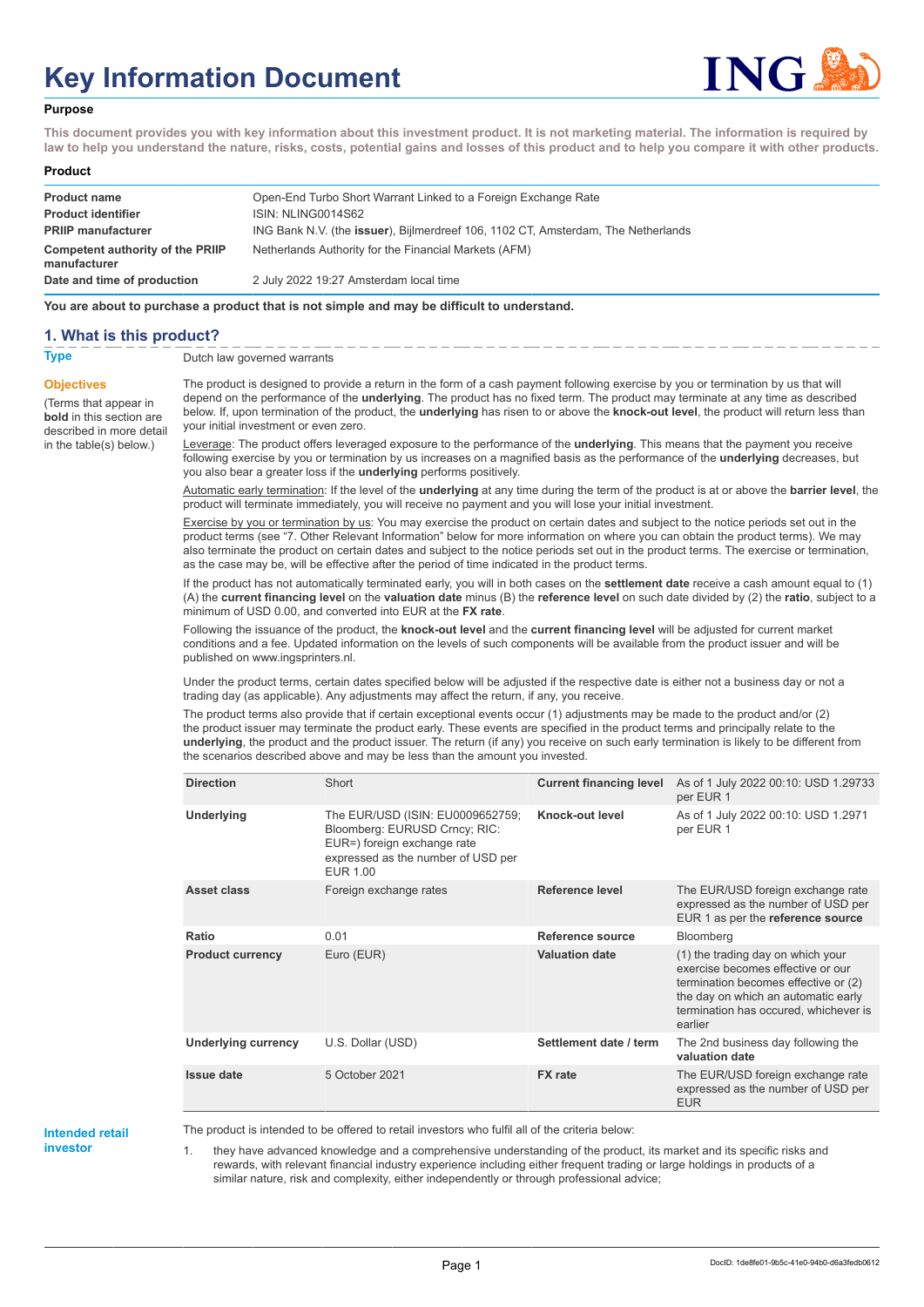- 2. they seek hedging and/or leveraged performance, expect the movement in the underlying to perform in a way that generates a favourable return, have an investment horizon of the recommended holding period specified below and understand that the product may terminate early;
- 3. they accept the risk that the issuer could fail to pay or perform its obligations under the product and they are able to bear a total loss of their investment; and
- 4. they are willing to accept a level of risk to achieve potential returns that is consistent with the summary risk indicator shown below.

The product is not intended to be offered to retail clients who do not fulfil these criteria.

### **2. What are the risks and what could I get in return?**

**Risk indicator**

**Performance scenarios**





**The risk indicator assumes you keep the product for 1 day. The actual risk can vary significantly if you cash in at an early or a later stage and you may get back less.**

The summary risk indicator is a guide to the level of risk of this product compared to other products. It shows how likely it is that the product will lose money because of movements in the markets or because we are not able to pay you.

We have classified this product as 7 out of 7, which is the highest risk class. This rates the potential losses from future performance at a very high level, and poor market conditions are very unlikely to impact our capacity to pay you.

**Be aware of currency risk:** If the currency of your account is different to the currency of this product, you will be exposed to the risk of suffering a loss as a result of the conversion of the currency of the product into the account currency. This risk is not considered in the indicator shown above. Because the product currency is different from the underlying currency, you will be exposed to the risk of suffering a loss if the underlying currency declines in value relative to the product currency.

**Be aware of currency risk:** If (i) the Underlying is traded in a different currency than EUR the unwind amount will be converted to EUR at the prevailing exchange rate which may result in a loss; or (ii) the currency of your account is different from the Currency of the product, you may be exposed to the risk of suffering a loss as a result of the conversion of the Currency of the product into the account currency. Risk (ii) above is not considered in the indicator shown above.

This product does not include any protection from future market performance so you could lose some or all of your investment.

If we are not able to pay you what is owed, you could lose your entire investment.

For detailed information about all risks relating to the product please refer to the risk sections of the prospectus and any supplements thereto as specified in the section "7. Other relevant information" below.

**Market developments in the future cannot be accurately predicted. The scenarios shown are only an indication of some of the possible outcomes based on recent returns. Actual returns could be lower.**

*Investment: EUR 10,000*

| <b>Scenarios</b>           |                                                                           | 1 day                        |  |
|----------------------------|---------------------------------------------------------------------------|------------------------------|--|
|                            |                                                                           | (Recommended holding period) |  |
| Stress scenario            | What you might get back after costs<br>Percentage return (not annualised) | EUR 8,851.96<br>$-11.48%$    |  |
| Unfavourable scenario      | What you might get back after costs<br>Percentage return (not annualised) | EUR 9,683.65<br>$-3.16\%$    |  |
| <b>Moderate scenario</b>   | What you might get back after costs<br>Percentage return (not annualised) | EUR 9.943.72<br>$-0.56\%$    |  |
| <b>Favourable scenario</b> | What you might get back after costs<br>Percentage return (not annualised) | EUR 10.232.27<br>2.32%       |  |

The average returns shown in the above table are not annualised, which means they may not be comparable to the average returns shown in other key information documents.

This table shows the money you could get back over the next day under different scenarios, assuming that you invest EUR 10,000. The scenarios shown illustrate how your investment could perform. The recommended holding period for this product is less than one year. The figures are therefore not calculated on a per year basis, but for the recommended holding period. Figures in this section and "4. What are the costs?" are therefore not comparable with figures given for products with a recommended holding period of at least one year. The scenarios presented are an estimate of future performance based on evidence from the past on how the value of this investment varies, and are not an exact indicator. What you get will vary depending on how the market performs and how long you keep the product. The stress scenario shows what you might get back in extreme market circumstances, and it does not take into account the situation where we are not able to pay you.

This product cannot be easily cashed in. This means it is difficult to estimate how much you would get back if you cash in before the recommended holding period. You will either be unable to cash in early or you will have to pay high costs or make a large loss if you do so.

The figures shown include all the costs of the product itself, but may not include all the costs that you pay to your advisor or distributor. The figures do not take into account your personal tax situation, which may also affect how much you get back.

Buying this product holds that you think the level of the underlying will decrease.

Your maximum loss would be that you will lose your investment.

#### **3. What happens if ING Bank N.V. is unable to pay out?**